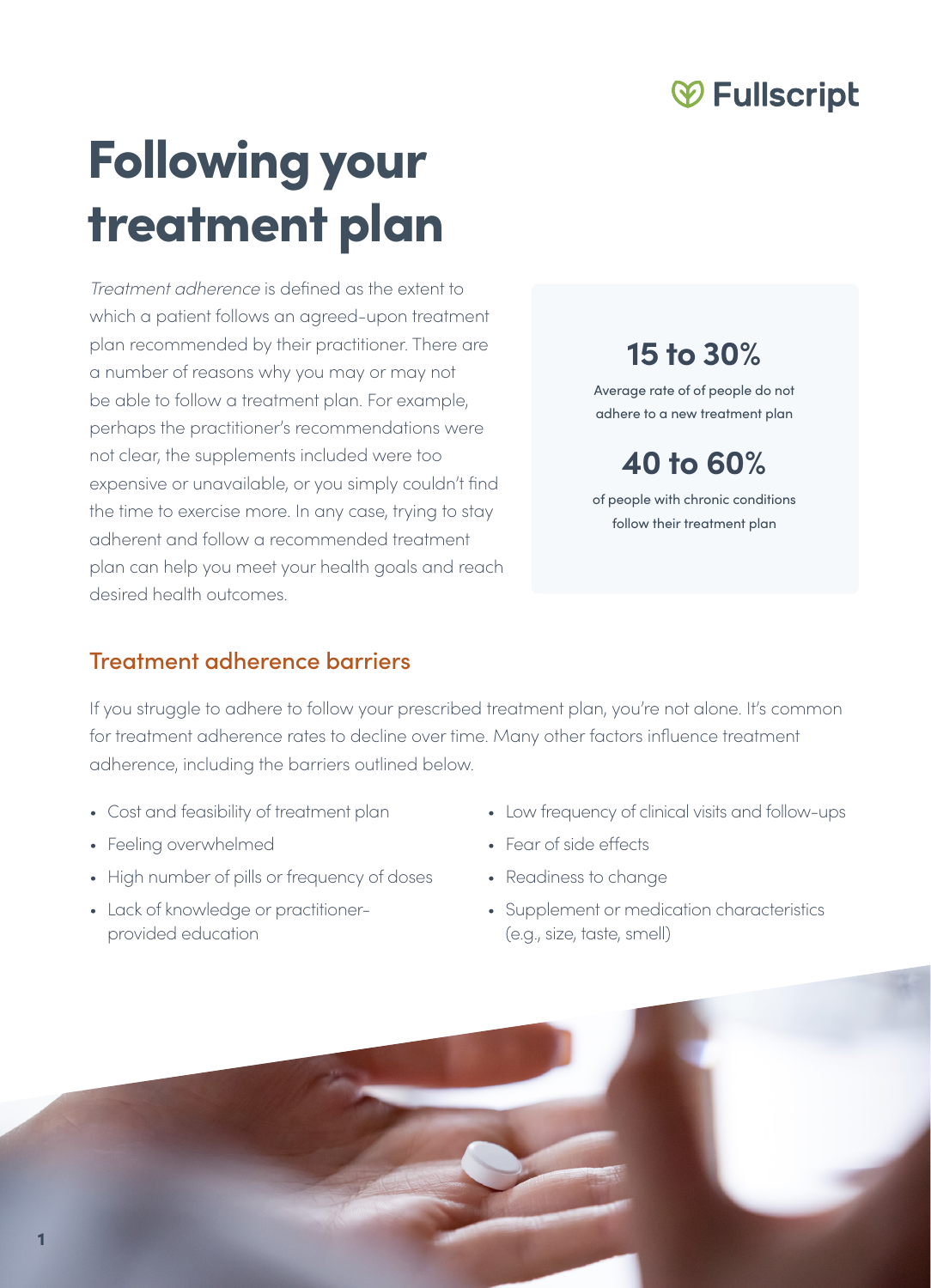

#### 9 tips for improving treatment adherence

To help you stay on track with your treatment plan, your practitioner may encourage regular follow-up appointments so that they can monitor your progress, provide continuing education, and make any necessary adjustments to your treatment plan. Outlined below are some additional resources and strategies that can help promote treatment adherence.

- **1.** Follow instructions provided by your practitioner. Your practitioner will provide detailed instructions outlining your treatment plan. These instructions may include important information regarding dosing, frequency, timing, and other important considerations.
- **2.** Voice your preferences. When your practitioner is creating a treatment plan for you, make sure to voice your views, preferences, and any questions or concerns you may have. Playing an active role in the development of your treatment plan can improve the likelihood that you'll stick to your plan.
- **3.** Link treatment with your simple daily habits. If you have a hard time remembering to take your supplements or medications, try linking them with another task in your routine, such as brushing your teeth or getting dressed for the day.
- **4.** Sign up for refill reminders for supplements and prescriptions. Many pharmacies offer refill reminders or automatic refills for prescriptions. Online dispensaries for dietary supplements may also provide refill reminders and the option to sign up for autoship orders, so you never miss a dose.
- **5.** Schedule telehealth appointments with your practitioner. Visit with your practitioner from the comfort of your own home using virtual telehealth appointments. Telehealth

appointments can save you time and offer a convenient alternative to in-person follow-up appointments. Regularly checking in with your practitioner can help keep you accountable.

- **6.** Understand and maximize your insurance coverage. Save money by understanding what your health insurance plan does and does not cover. Depending on your plan, you may be able to use a health savings account or other insurance spending account to cover the cost of certain treatments, including supplements.
- **7.** Use available communication tools to keep in touch with your practitioner between appointments. Many practices utilize patient portals and other online communication tools. If you have questions regarding your treatment plan or notice side effects or changes in your condition, do not hesitate to contact your practitioner for guidance.
- **8.** Ask your practitioner about pre assembled dosing. Some supplements and medications are available in blister packs, making them easier and more convenient to use. Alternatively, consider sorting your supplements and medications into a pill organizer each week.
- **9.** Utilize electronic reminders. Stick to your treatment plan by setting calendar reminders or asking a friend or loved one to send you text reminders.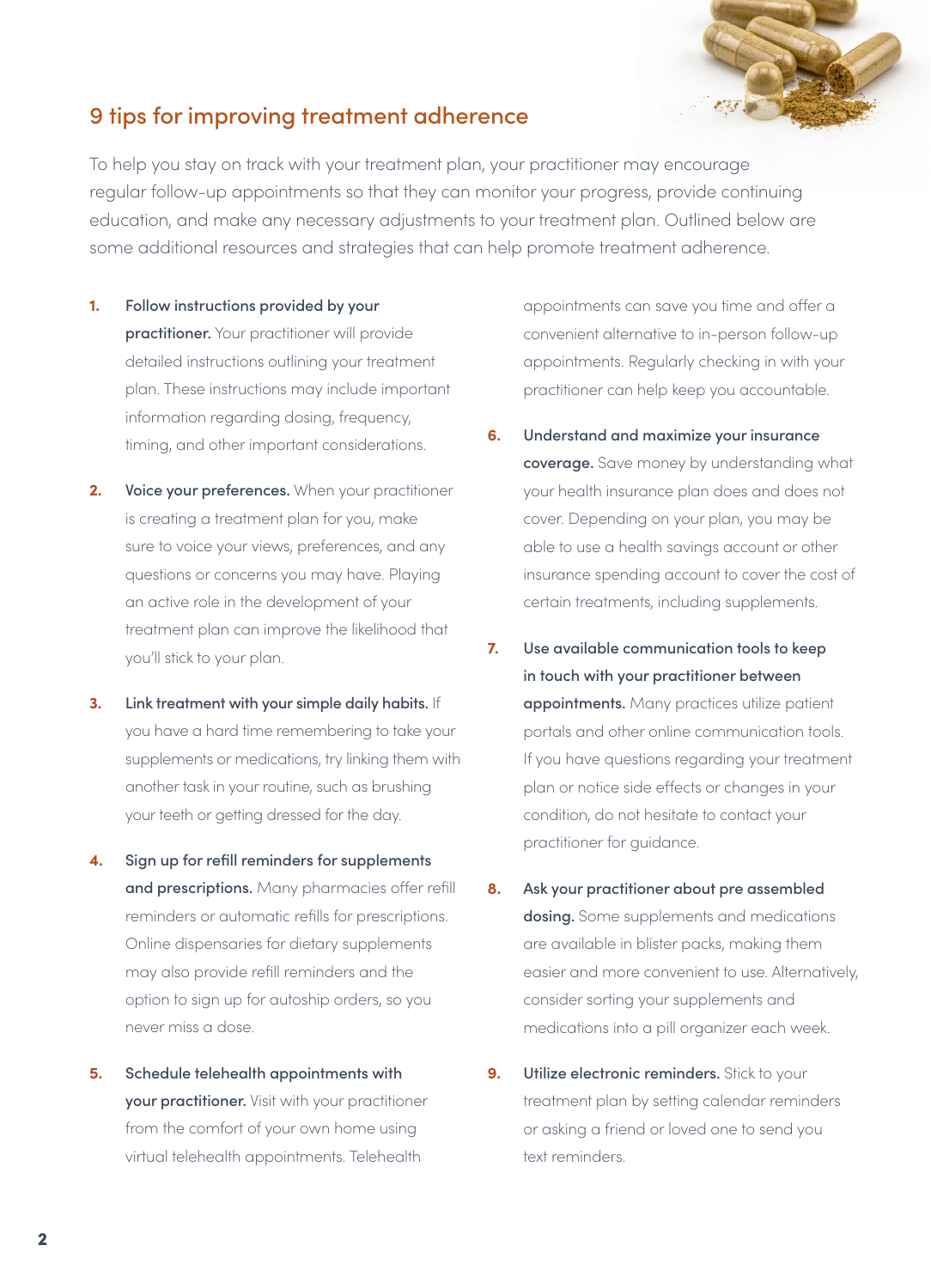#### References

- 1. Bulaj, G., Ahern, M., Kuhn, A., Judkins, Z., Bowen, R., & Chen, Y. (2016). Incorporating natural products, pharmaceutical drugs, Self-Care and Digital/Mobile health technologies into Molecular-Behavioral combination therapies for chronic diseases. Current Clinical Pharmacology, 11(2), 128–145.
- 2. Cheen, M. V. H. H., Tan, Y. Z., Oh, L. F., Wee, H. L., & Thumboo, J. (2019). Prevalence of and factors associated with primary medication non adherence in chronic disease: A systematic review and meta analysis. International Journal of Clinical Practice, 73(6), e13350.
- 3. Crawford, C., Boyd, C., Berry, K., & Deuster, P. (2019). Dietary ingredients requiring further research before Evidence-Based recommendations can be made for their use as an approach to mitigating pain. Pain Medicine, 20(8), 1619–1632.
- 4. Desta, M., Kassie, B., Chanie, H., Mulugeta, H., Yirga, T., Temesgen, H., Leshargie, C. T., & Merkeb, Y. (2019). Adherence of iron and folic acid supplementation and determinants among pregnant women in Ethiopia: A systematic review and meta-analysis. Reproductive Health, 16(1), 182.
- 5. Enriquez-Fernández, B. E., Nejatinamini, S., Campbell, S. M., Mazurak, V. C., & Wismer, W. V. (2018). Sensory preferences of supplemented food products among cancer patients: A systematic review. Supportive Care in Cancer, 27(2), 333–349.
- 6. Fischer, M. A., Choudhry, N. K., Brill, G., Avorn, J., Schneeweiss, S., Hutchins, D., Liberman, J. N., Brennan, T. A., & Shrank, W. H. (2011). Trouble getting started: Predictors of primary medication nonadherence. The American Journal of Medicine, 124(11), 1081.e9- 1081.e22.
- 7. Fischer, M. A., Stedman, M. R., Lii, J., Vogeli, C., Shrank, W. H., Brookhart, M. A., & Weissman, J. S. (2010). Primary medication non-adherence: Analysis of 195,930 electronic prescriptions. Journal of General Internal Medicine, 25(4), 284–290.
- 8. Gearing, R. E., Townsend, L., MacKenzie, M., & Charach, A. (2011). Reconceptualizing medication adherence: Six phases of dynamic adherence. Harvard Review of Psychiatry, 19(4), 177–189.
- 9. Hubbard, G. P., Elia, M., Holdoway, A., & Stratton, R. J. (2012a). A systematic review of compliance to oral nutritional supplements. Clinical Nutrition, 31(3), 293–312.
- 10. Hubbard, G. P., Elia, M., Holdoway, A., & Stratton, R. J. (2012b). A systematic review of compliance to oral nutritional supplements. Clinical Nutrition, 31(3), 293–312.
- 11. Kleinsinger, F. (2010). Working with the noncompliant patient. The Permanente Journal, 14(1), 54–60.
- 12. Kleinsinger, F. (2018). The unmet challenge of medication nonadherence. The Permanente Journal, 22, 18.
- 13. Lam, W. Y., & Fresco, P. (2015). Medication adherence measures: An overview. BioMed Research International, 2015, 1–12.
- 14. Miller, N. H., Hill, M., Kottke, T., & Ockene, I. S. (1997). The multilevel compliance challenge: Recommendations for a call to action. Circulation, 95(4), 1085–1090.
- 15. Nagata, J. M., Gatti, L. R., & Barg, F. K. (2011). Social determinants of iron supplementation among women of reproductive age: A systematic review of qualitative data. Maternal & Child Nutrition, 8(1), 1–18.
- 16. Neiman, A. B., Ruppar, T., Ho, M., Garber, L., Weidle, P. J., Hong, Y., George, M. G., & Thorpe, P. G. (2018). CDC grand rounds: Improving medication adherence for chronic disease management — Innovations and opportunities. American Journal of Transplantation, 18(2), 514–517.
- 17. Osterberg, L., & Blaschke, T. (2005). Adherence to medication. New England Journal of Medicine, 353(5), 487–497.
- 18. Stirratt, M. J., Curtis, J. R., Danila, M. I., Hansen, R., Miller, M. J., & Gakumo, C. A. (2017). Advancing the science and practice of medication adherence. Journal of General Internal Medicine, 33(2), 216–222.
- 19. Viswanathan, M., Golin, C. E., Jones, C. D., Ashok, M., Blalock, S. J., Wines, R. C. M., Coker-Schwimmer, E. J. L., Rosen, D. L., Sista, P., & Lohr, K. N. (2012). Interventions to improve adherence to self-administered medications for chronic diseases in the United States. Annals of Internal Medicine, 157(11), 785.
- 20. World Health Organization. (2003). Adherence to long-term therapies. https://www.who.int/chp/ knowledge/publications/adherence\_full\_report. pdf?ua=1